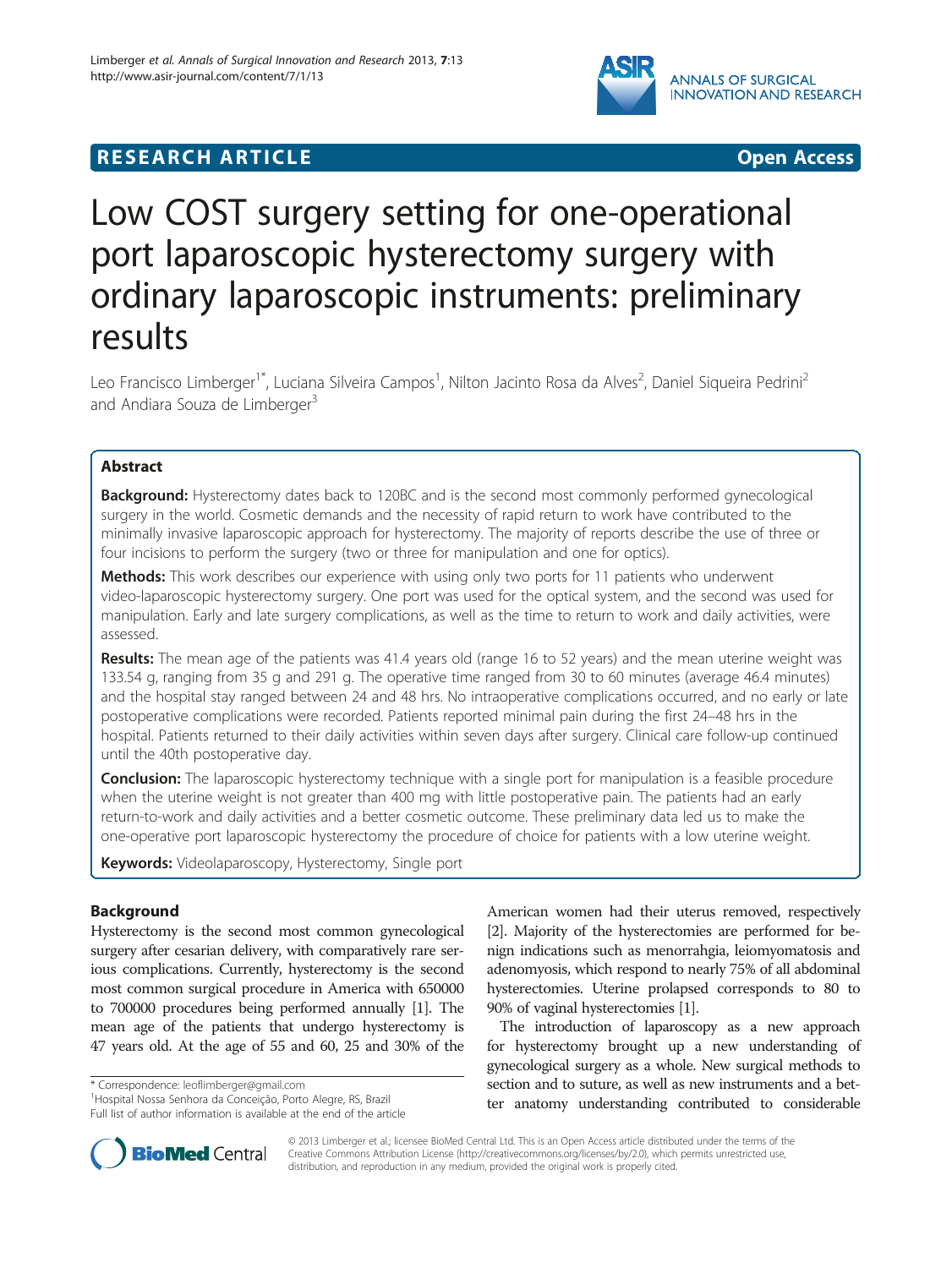advances in the field. All these changes made gynecologists reformulate their principles and renew their surgical procedures [\[3\]](#page-3-0). Additionally, we live in a time that body image is greatly valued, in a constant search for the "perfect body" and, at the same time, patients demand a fast recovery and return to work and normal daily activities after the surgical procedure [[4](#page-3-0)]. One major step forward in the laparoscopic surgical methodology happened with the introduction of videolaparoscopy, which allowed access to the abdominal cavity with more accuracy, less risks to the patients and reduced complications on cosmesis and indisputable better cosmetic results [\[5\]](#page-3-0).

In this scenario, laparoscopy became the first choice procedure for most women, in case they have an indication of uterine removal. Global access to information showed to women that they can have their uterus removed in a less traumatic approach, with a speedy recovery, less pain and minimal stay in hospital together with an excellent cosmetic outcome [[6\]](#page-3-0).

Traditionally, videolaparoscopy requires three or four laparoscopic ports – an optical port and two or three ports for the manipulations being that the UTERUS is removed through the vagina. The choice of method to be used usually depends on the surgeon's training. Thus, we consider the vaginal hysterectomy a more difficult procedure than the abdominal approach. Although laparoscopic hysterectomy offers a better inspection, it is more difficult to perform than the vaginal route, it requires more training, a good agreement among the team members and a sophisticated and unique set of instruments [[7\]](#page-3-0).

A study published in Texas reported that the advent of laparoscopic hysterectomy increased the rates of vaginal hysterectomy from 27.7 to 53.2% and decreased the rates of abdominal laparoscopies in 29% [\[8](#page-3-0)]. The choice of method to be used usually depends on the surgeon's training. In this report, we describe our experience in using two ports for videolaparoscopic hysterectomy – one for optics and one for manipulation. The main outcome variables analyzed were operative time, length of hospital stay, postoperative patient comfort, return to normal activity as reported by the patients and cosmetic results.

# Methods

The study was approved by the Ethics Committee of the Hospital Nossa Senhora da Conceição, a public tertiary hospital, where the surgeries were performed, between October 2008 and September 2011. We describe eleven patients, who underwent videolaroscopic hysterectomy performed by one surgeon, using a single-operative laparoscopic port of 10 mm for the optics and another of 5 mm for the manipulations. Inclusion criterion for the study was a planned hysterectomy for different gynecologic conditions. Exclusion criteria were uterine weight

greater than 400 g, as evaluated by transvaginal pelvic ultrasound and the presence of any clinical or ultrasonographic signs of previous pelvic infections or cardiac conditions that were not compatible with the laparoscopy.

Ten patients were referred from a private clinic and one from a tertiary referral public hospital. The newness of the operative procedure to be used and the potential complications were thoroughly explained to the patients, and they provided written informed consent for the surgery. The indications for hysterectomy were abnormal uterine bleeding, unresponsive to hormone therapy or NSAIDs prescription and leiomyomatosis, adenomyosis, confirmed by transvaginal pelvic ultrasonography and that and could not be managed with conservative therapy and one *in situ* cervical carcinoma.

The operation procedures started with the upper members fixed along the body. Patients received a combination of spinal and IV general anesthesia. Vesical catheterization was then performed with a #18 catheter, and a uterine manipulator with chrome-plated tubing was put in place. Insufflation using a Veress needle and supraumbilical puncture with a 10-mm trocar for a 30° optical introduction was performed. Insufflation started with 1 L/min until the introduction of 2 L of  $CO<sub>2</sub>$  into the cavity, when the maximum insufflation possible was reached with the device. We worked with pressures ranging between 15 and 18 mm Hg, according to patient tolerance. Next, we performed a systematic inspection of the peritoneal cavity followed by the performance of another 5-mm suprapubic puncture. (Figure 1) Sealing and sectioning of the the round ligament and sealing and section of infundibular pelvic ligament. Uterine vessels were sectioned and sealed after the vesicouterine peritoneum was dissected with rhomboid detachment of the bladder, this gauze was introduced via the optical trocar



Figure 1 Photograph showing the one-operative port videolaparoscopic hysterectomy.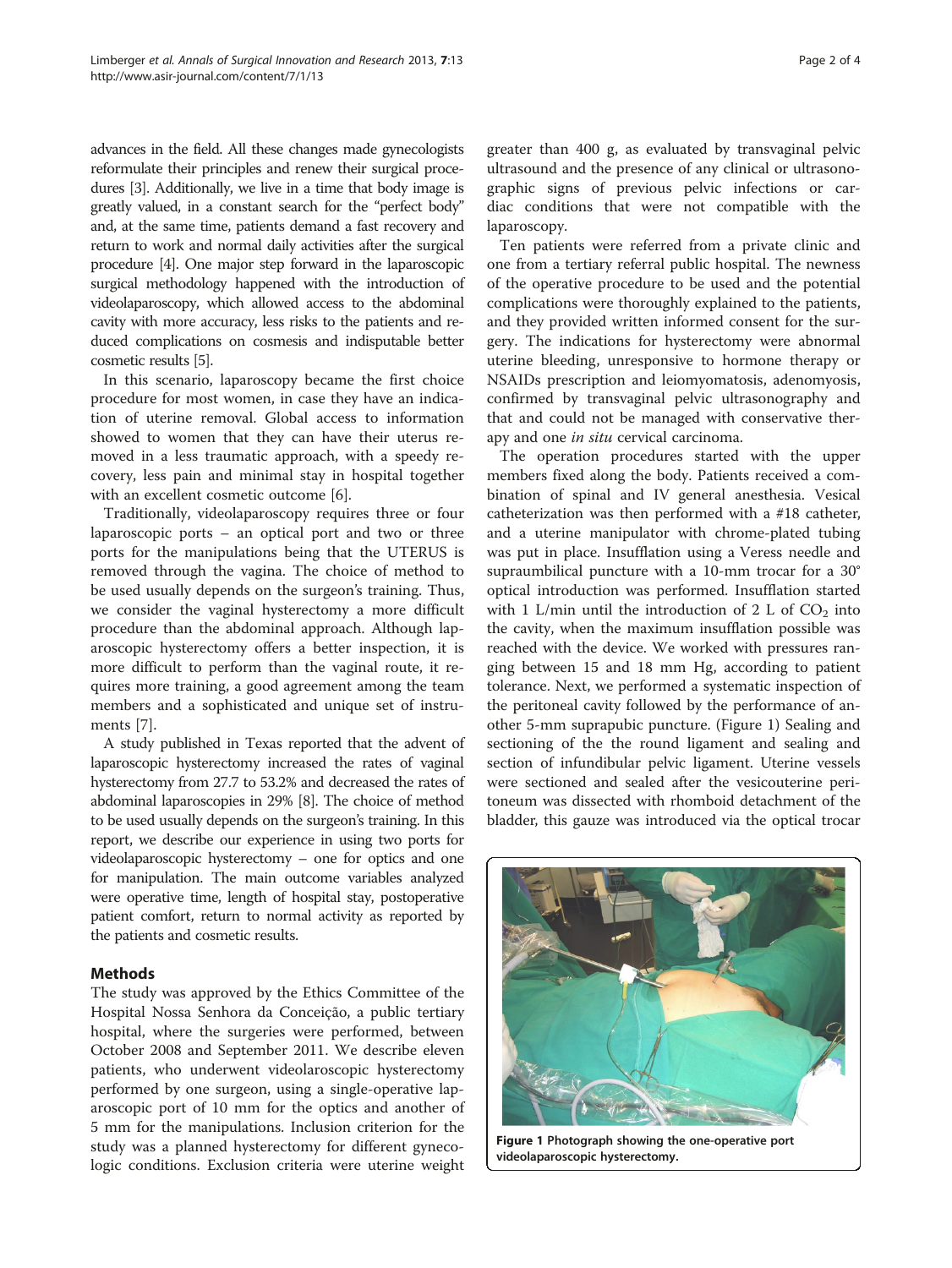and removed by the vaginal opening. Cephalad impulsion of the uterus and separation of the bladder from the vaginal wall was performed contralaterally. The vagina was circumferentially transected and extracting tweezers were applied vaginally for removal of specimen. Maintenance of the pneumoperitoneum was performed by vaginal tamponing with glove fingers filled with saline. The vaginal cuff was sutured through the vaginal route.

Four out of the eleven surgeries were performed using ultracision blades (Harmonic® Ultrasonic, Ethicon Endo-Surgery), one used auto-sonix blade (Harmonic Autosonix; Codien), one used ENSEAL® TRIO (Ethicon Endo-Surgery), and five used bipolar blade, and scissors. Surgeries were performed exclusively by laparoscopy and the morcellated uterus was removed through the vagina. A 3–0 poliglactin was used to close the vaginal cuff. The adjacent organs were preserved in all procedures.

# Results

The mean age of the patients was 41.4 years old (range 16 to 52 years) and they did not present any comorbidity. The mean uterine volume was 133.54 g, ranging from 35 and 291 g.

Operative time from skin incision to skin closure ranged from 30 to 60 minutes (average 46.4 minutes). Hospital stay ranged between 24 and 48 hrs, being that one woman was discharged 18 hrs postoperative. No intraoperative complications occurred and no early or late postoperative complications were recorded. Patients reported minimal pain during the first 24–48 hrs in hospital. Patients returned to daily activities within seven days after surgery. The clinical care follow-up continued until the 40th postoperative day (Additional file 1).

# **Discussion**

The results of our study show an excellent postoperative outcome in terms of recovery time, hospital stay, patient comfort and cosmetic results, when the one-operative port approach for laparoscopic hysterectomy was used. Several studies have demonstrated that laparoscopic hysterectomy is less invasive and the postoperative recovery is faster than open surgery, possibly, because the wounds are smaller  $|9,10|$ .

In our study, patients reported a fast return to normal activities and little or no pain 24-48 hrs after the hysterectomy procedure here described. The reported comfort and reduced pain allowed a fast return to daily activities. These positive outcomes may be explained by the size of the wounds required for the surgical procedure, as elegantly described by Blinman [\[11\]](#page-3-0) and by Carvalho & Cavazzola [\[12](#page-3-0)], who described that conventional large incisions result in more morbidity, than using two small trocars. Furthermore, the results achieved with the present series of patients compare favorably with recent reports using the latest robotic technology, where a significant rate of intra- or postoperative complications were described [\[13\]](#page-3-0).

One major point to emphasize in the present report is the fact that the one-operative port hysterectomy method here described does not demand any special surgical instruments, neither sophisticated hospital settings allowing it to be performed in any hospital that already does routine videolaparoscopic procedures of medium complexity. Also, the methodology can be successfully applied to the majority of the uterine pathologies requiring no special training in performing the surgery, provided that the surgeon has already overcome the steep learning curve traditionally needed for laparoscopic hysterectomy. We propose this technique as an option to three-port laparoscopic hysterectomy, since laparoscopic hysterectomy presented lower pain scores compared to vaginal hysterectomy in a metaanlysis" (weighted mean difference: - 2.13; 95% CI: - 4.08 a - 0.18; P = 0.03)" [\[14\]](#page-3-0).

From the point of view of the patient population, this new approach presents a favorable perception of a scarless surgery, reduced pain and stay in hospital, together with good cosmesis.

Here we demonstrated the factibility of one-operative port hysterectomy with ordinary surgical material. We believe that the method described in this report is a feasible and safe procedure, with low costs and without the need of sophisticated skills by the medical staff. It can benefit a large population of patients attending to public hospitals, particularly in low income settings. Further studies are required to compare one-operative port hysterectomy with the usual three or four trocars approach.

# Conclusion

The videolaparoscopic hysterectomy technique with a single port for manipulation is a valid and feasible procedure, when uterine weight is not greater than 400 mg. The methodology showed relevant results in terms of reduced bleeding and portal complications, as well as little postoperative pain. The patients had an earlier return to work and daily activities and an undisputable better cosmetic outcome.

More cases must be performed to consolidate our results. However, these preliminary data led us to make the one-operative port videolaparoscopic hysterectomy the choice procedure to treat patients with low uterine weight.

## Additional file

[Additional file 1:](http://www.biomedcentral.com/content/supplementary/1750-1164-7-13-S1.xlsx) Patients' characteristics.

#### Competing interest

The authors declare that they have no competing interest.